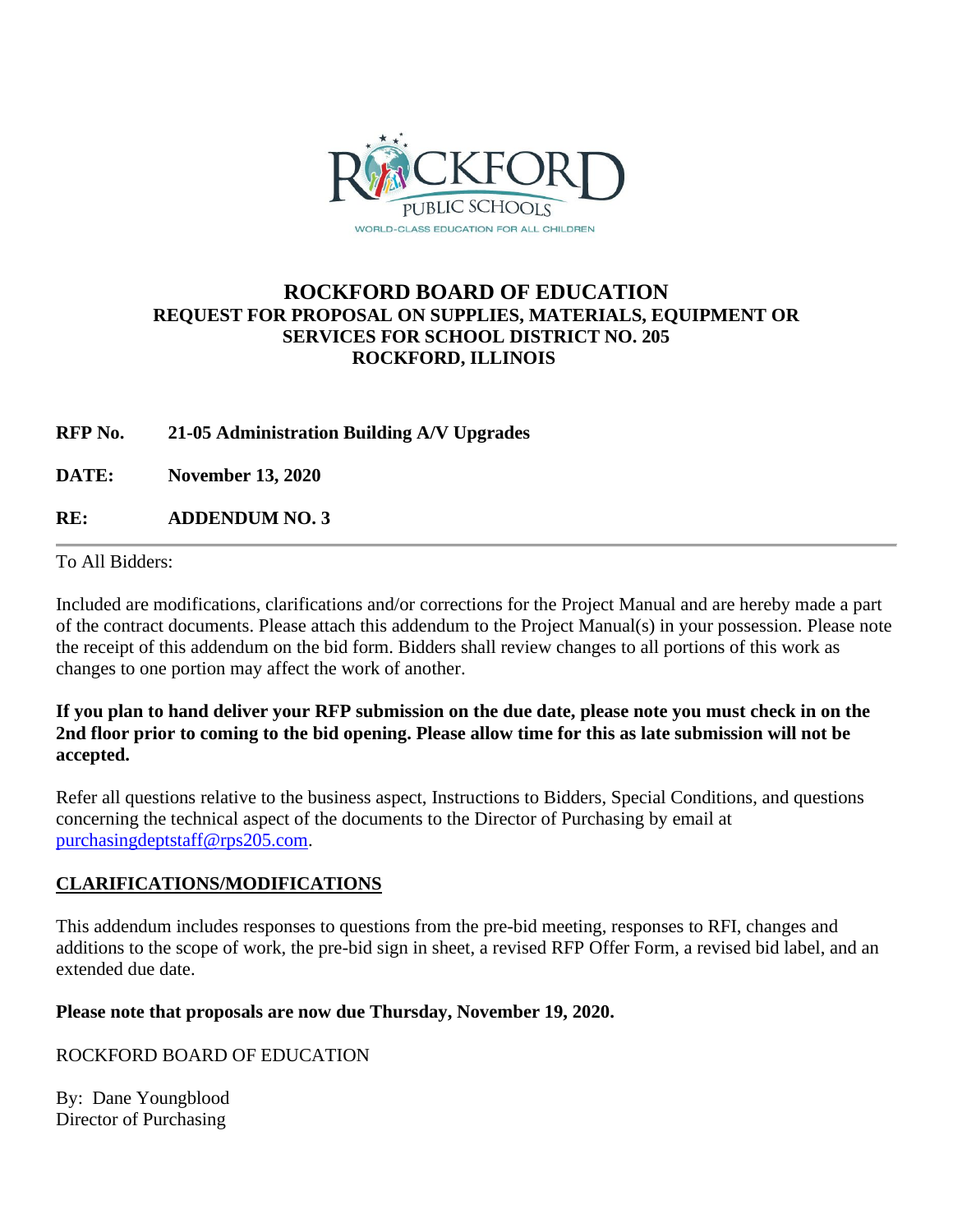### **Clarifications**

Below are questions from the pre-bid meeting and additional requests for information (RFI) along with corresponding answers.

- 1. Do you want new or replacement microphones? a. All equipment shall be new.
- 2. Are the lapel and handheld microphones to be a combination unit or separate? a. Separate.
- 3. Where does the touch panel go? a. In the control room.
- 4. What is "broadcast mix"? a. Broadcast mix is the output that goes to Channel 20.
- 5. Are the projector screens being replaced? a. No.
- 6. Should the speakers mute when the PA system comes on? a. No.
- 7. How many feeds do you need for media output? a. Four.
- 8. Is individual routing required for monitors and projectors? a. No.
- 9. Do you want to replace the TV in the room? a. No.
- 10. Do the projector screens work? a. Yes.
- 11. Do you want to have a secondary input from the control room? a. Yes.
- 12. Do the three existing Sony PTZ cameras need to be integrated into the new system?
	- a. The existing Sony PTZ cameras do not need to be integrated with the displays in the room. The only thing that needs to be integrated into the video switcher is the computer video signal that goes to the projector and the audio from the computer for the room along with audio from the table-top microphones.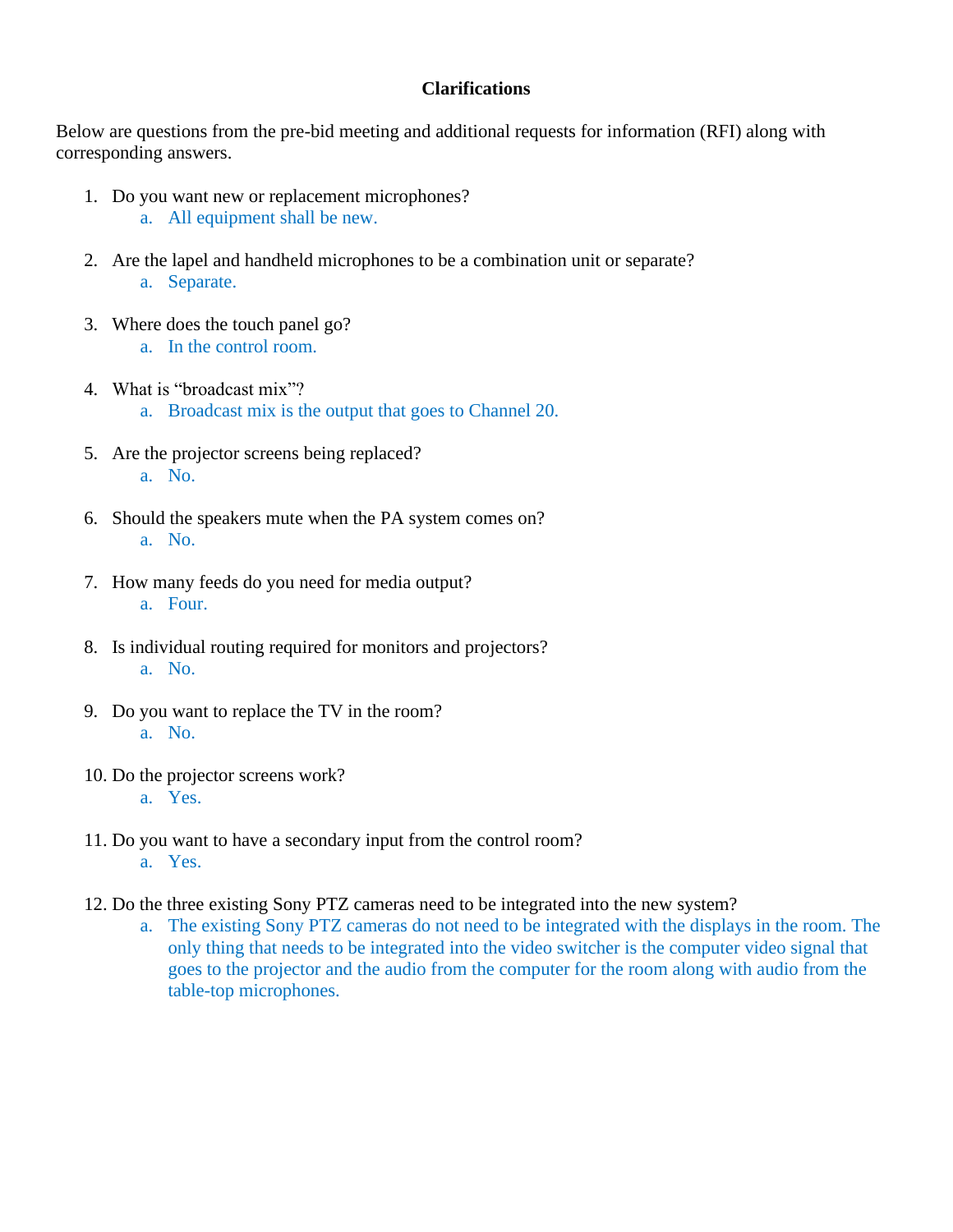### **Modifications**

Below are modifications to the scope of work. A revised bid offer form is included with this addendum and must be submitted with your response.

- 1. Replace existing rack with a new rack for A/V equipment.
- 2. Move control room from "catwalk" to the adjacent room, on the other side of the wall.
- 3. Remove any unused equipment and have existing and new wires organized and labeled.
- 4. Install Digital Signal Processor (DSP) for echo cancellation, feedback suppression and room EQ.
- 5. Remove current TV and mount.

\*\*The bid due date has been extended to **Thursday, November 19, 2020.** A revised bid label is included with this addendum and should be affixed to your submission.\*\*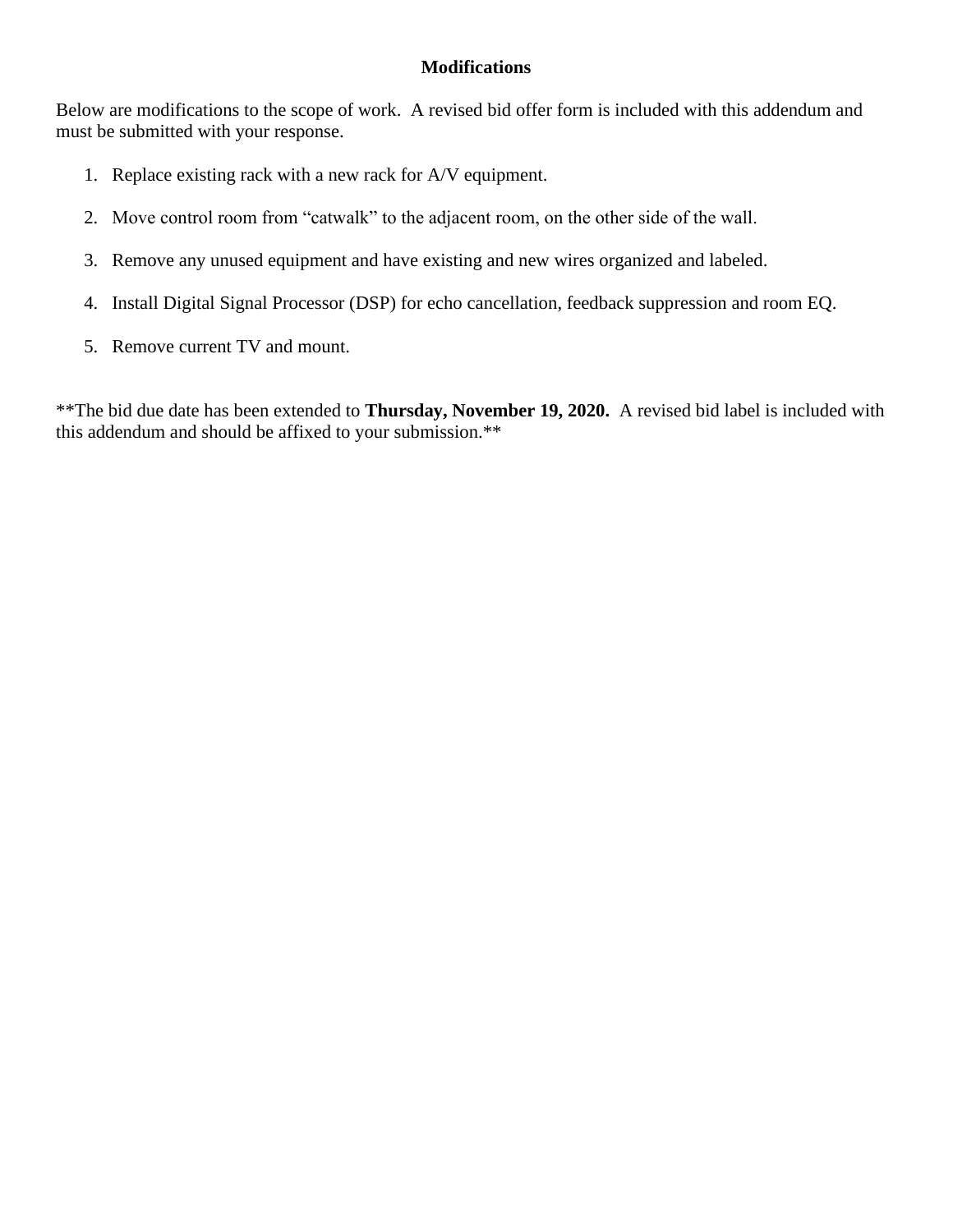RFP 21-05 Administration Building AV Upgrades<br>Pre-Bid Meeting Sign-In Sheet<br>October 29, 2020 at 2:00 p.m. ROCKFORD PUBLIC SCHOOLS



# PRE-BID MEETING SIGN-IN SHEET<br>RFP 21-05 Administration Building AV Upgrades

# PLEASE WRITE EMAIL ADDRESS SO THAT IT IS LEGIBLE IN ORDER TO RECEIVE ADDENDUM INFORMATION

|                         | Printed Name                   | Company Name                           | Company Address                                                                                        | Telephone   | E-mail                                         |
|-------------------------|--------------------------------|----------------------------------------|--------------------------------------------------------------------------------------------------------|-------------|------------------------------------------------|
| $\leftarrow$            | $\beta$ reat $H_{q_1 s_2}$     | $5vl$ $9v_{0}dv_{0} + v_{0}5$          | $3$ II: East state change Valley                                                                       |             | $499715 - 1278$ brit $Q_{sol}$ priducting $nI$ |
| $\overline{\mathbf{z}}$ | Tyler Kurlant                  | Pentegran <u>Systems</u>               | $780$ w. Belden Are Suite A Allian 630 659 7676                                                        |             | Window @ pertegrasystems                       |
|                         |                                | FRANK GUNNER Nedra Resources, Inc.     | $\frac{189}{182-069}$ (n)<br>the function of the Unit $\frac{1}{2}$ (030-878                           | 4700        | Lesourenta<br>Davis @ Mymedia                  |
| $\overline{a}$          | Kest Preh)                     |                                        | $  \lambda \rho \rho$ Lien $\partial$ Communications 1015 Lust due Schambing St 1020                   | $686.529 -$ | COM<br>MYADMINE GetACG                         |
| <u>In</u>               | Jose Mineyerz                  | ロミ こうさきっっ えつ<br>$\frac{1}{2}$ ys tem s | $5.72$ RTE33 $5 - 12$ $12 - 12$ $12 - 128$ $12 - 128$ meaning the set of $9$<br>のてきてくらん けつ へっこり<br>709 |             | Say<br>2                                       |
| $\ddot{\circ}$          | Robert Arderson Video and Sand |                                        | 60164<br>40 w. Lake st.<br>North Lake, IL                                                              |             | 201-5612 Conderson @ Oldesgunding              |
| r                       |                                |                                        |                                                                                                        |             |                                                |
| ထ                       |                                |                                        |                                                                                                        |             |                                                |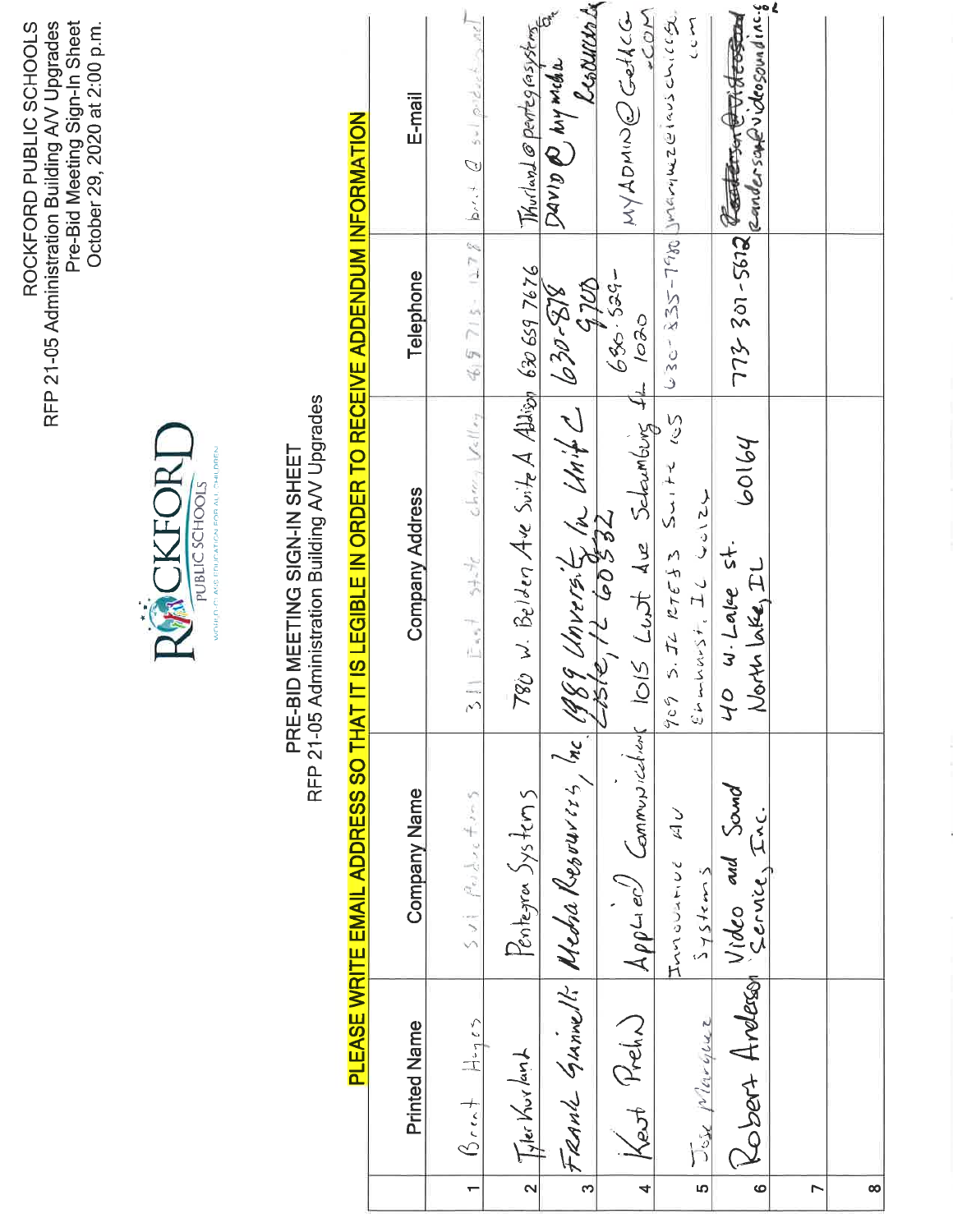### **RFP OFFER FORM**

### **RFP 21-05 Administration Building A/V Upgrades**

 Rockford Public School District 205 (the District) will receive sealed proposals from qualified firms or individuals to provide A/V equipment and installation for the Administration Building in accordance with the terms and conditions outlined in this document. These specifications are not intended to limit the products or services offered by the Contractor. The contractor shall perform, as required, all services described herein and/or all other services offered by the Contractor in its proposal and accepted by the District.

| Item No.     | <b>Qty</b>     | <b>Description</b>                         | <b>Unit Cost</b>                                                                                                           | <b>Unit of Measure</b> |
|--------------|----------------|--------------------------------------------|----------------------------------------------------------------------------------------------------------------------------|------------------------|
| $\mathbf{1}$ | 16             | 12" Gooseneck Tabletop Microphone          | \$                                                                                                                         | EACH                   |
| 2            | $\mathbf{1}$   | 16" Gooseneck Wireless Tabletop Microphone | \$                                                                                                                         | EACH                   |
|              |                |                                            |                                                                                                                            |                        |
| 3            | $\mathbf{1}$   | Wireless Handheld Microphone               | \$<br><u> 1989 - Johann Marie Barn, mars ar breist ar yn y breist yn y breist ar y breist ar y breist ar y breist ar y</u> | EACH                   |
| 4            | $\mathbf{1}$   | Wireless Lapel Micophone                   | $\mathbb{S}$                                                                                                               | EACH                   |
| 5            | $\mathbf{1}$   | HDMI Input (Projector)                     | \$                                                                                                                         | EACH                   |
| 6            | $\mathbf{1}$   | VGA Input (Projector)                      | \$                                                                                                                         | EACH                   |
| 7            | $\mathbf{1}$   | Video Switcher (Projector)                 | \$                                                                                                                         | EACH                   |
| 8            | $\mathbf{1}$   | Touch Panel (Projector)                    | \$                                                                                                                         | EACH                   |
| 9            | $\mathbf{1}$   | Control Room Controller (Projector)        | \$                                                                                                                         | EACH                   |
| 10           | $\mathbf{1}$   | Audio Controller                           | \$                                                                                                                         | EACH                   |
| 11           | $\overline{c}$ | Projector                                  | \$                                                                                                                         | EACH                   |
| 12           | 6              | Audio Output w/XLR Connectivity            | $\S$                                                                                                                       | EACH                   |
| 13           | $\mathbf{1}$   | Amplifer (In-Room Speakers)                | $\frac{1}{2}$                                                                                                              | $_{\rm EACH}$          |
| 14           | $\mathbf{1}$   | A/V Equipment Rack                         | \$                                                                                                                         | EACH                   |
| 15           | $\mathbf{1}$   | Digital Signal Processor (DSP)             | $\underline{\$}$                                                                                                           | EACH                   |
| 16           | $\mathbf{1}$   | 2-Year Warranty                            | \$                                                                                                                         | EACH                   |
| 17           | $\mathbf{1}$   | Installation, Set-Up, and Configuration    | \$                                                                                                                         | EACH                   |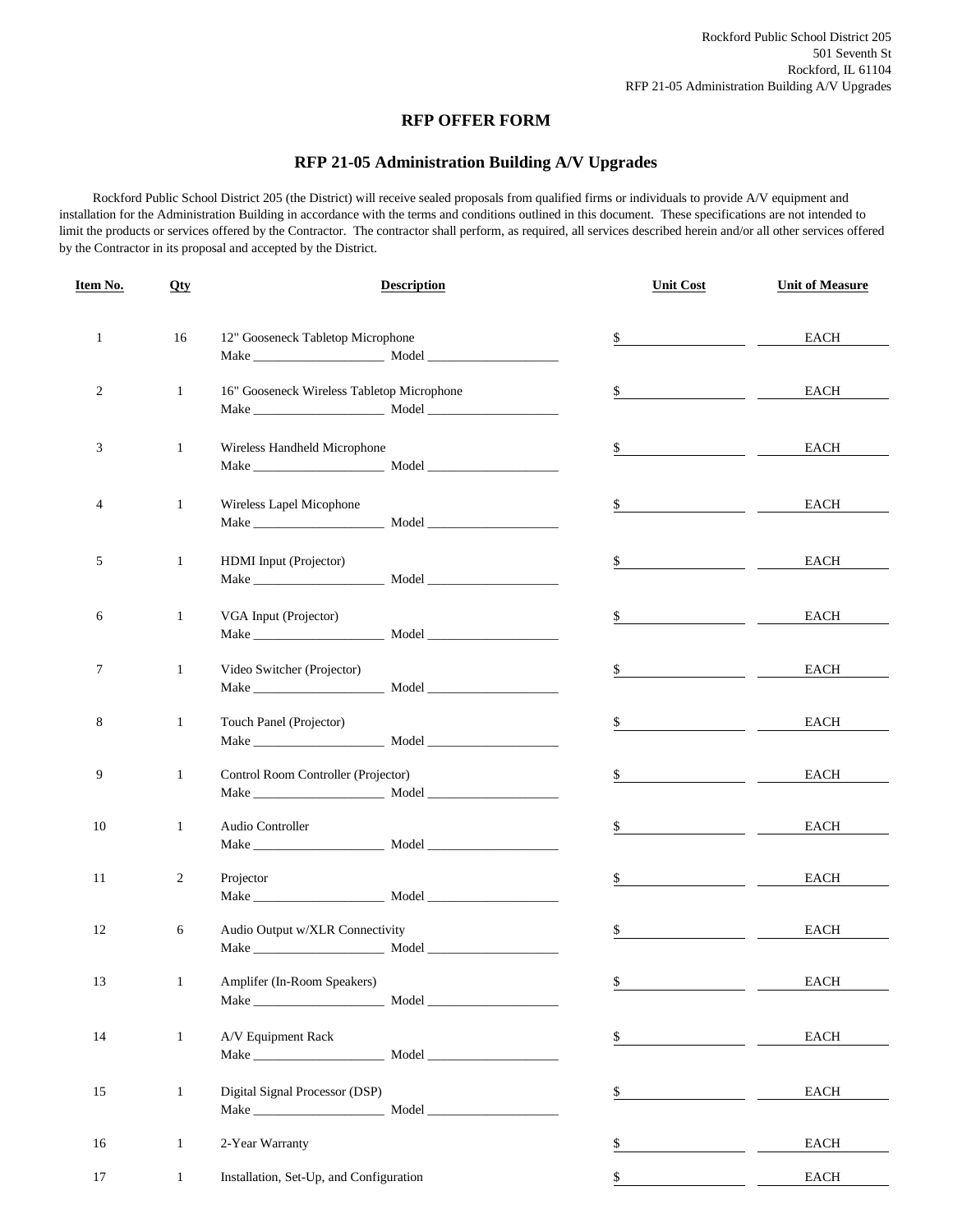### **RFP OFFER FORM**

### **RFP 21-05 Administration Building A/V Upgrades**

### **BID SUBMITTED BY:**

| $\overline{\mathbf{Company}}$ | <b>Signature of Company Officer (required)</b> |
|-------------------------------|------------------------------------------------|
|                               |                                                |
| <b>Address</b>                | <b>Typed Name &amp; Title</b>                  |
|                               |                                                |
| City, State & Zip Code        | Date                                           |
|                               |                                                |
|                               |                                                |
| Phone No.                     | Fax No.                                        |
|                               |                                                |
| E-mail                        | <b>FEIN</b>                                    |

### **REFERENCES:**

Offeror to provide three references of similar type work that would qualify your firm for this project:

| Company Name/Contact Person | Phone | Email |  |
|-----------------------------|-------|-------|--|
|                             |       |       |  |
|                             |       |       |  |
|                             |       |       |  |
| Nature and Size of Contract |       |       |  |
|                             |       |       |  |
|                             |       |       |  |
|                             |       |       |  |
| Company Name/Contact Person | Phone | Email |  |
|                             |       |       |  |
|                             |       |       |  |
|                             |       |       |  |
| Nature and Size of Contract |       |       |  |
|                             |       |       |  |
|                             |       |       |  |
|                             |       |       |  |
|                             |       |       |  |
| Company Name/Contact Person | Phone | Email |  |
|                             |       |       |  |
|                             |       |       |  |

Nature and Size of Contract